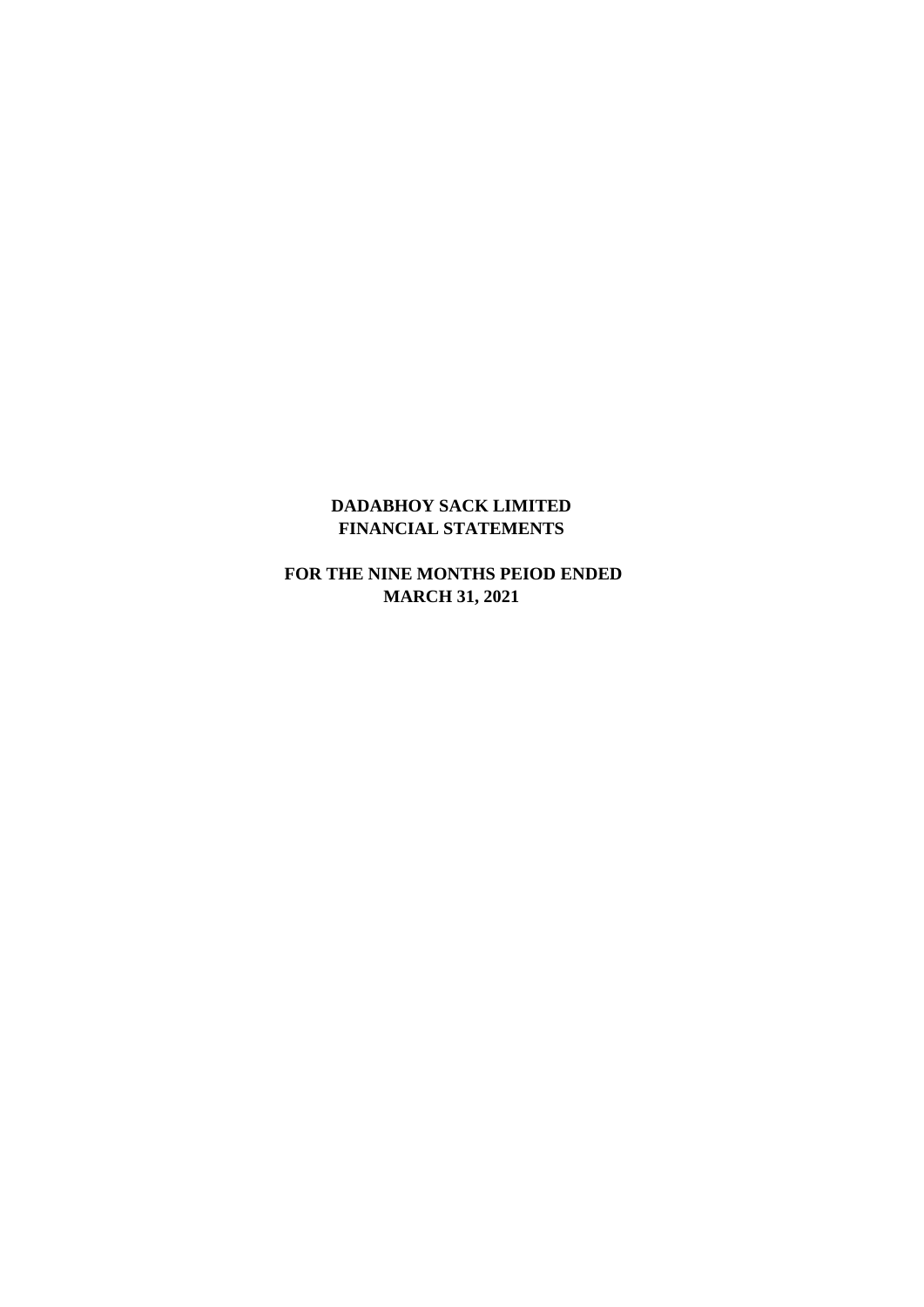## *DADABHOY SACK LIMITED CONDENSED INTERIM STATEMENT OF FINANCIAL POSITION (UN-AUDITED) AS AT MARCH 31, 2021*

|                                                                                                                | <b>Note</b>      | $(Un-audited)$<br>March 31,<br>2021<br><b>Rupees</b> | (Audited)<br>June 30,<br>2020<br>Rupees |
|----------------------------------------------------------------------------------------------------------------|------------------|------------------------------------------------------|-----------------------------------------|
| ASSETS                                                                                                         |                  |                                                      |                                         |
| <b>Non-Current Assets</b>                                                                                      |                  |                                                      |                                         |
| Property, plant and equipment                                                                                  | 5                | 128,516,154                                          | 138,206,654                             |
| <b>Current Assets</b>                                                                                          |                  |                                                      |                                         |
| Prepayaments                                                                                                   |                  | 50,000                                               |                                         |
| <b>Bank</b> balance                                                                                            |                  | 2,847                                                | 2,847                                   |
|                                                                                                                |                  | 52,847                                               | 2,847                                   |
| <b>Total Assets</b>                                                                                            |                  | 128,569,001                                          | 138,209,501                             |
| <i><b>EQUITY AND LIABILITIES</b></i><br><b>Authorized Capital</b><br>10,000,000 Ordinary shares of Rs. 10 each |                  | 100,000,000                                          | 100,000,000                             |
|                                                                                                                |                  |                                                      |                                         |
| Issued, subscribed and paid up capital                                                                         |                  | 40,000,000                                           | 40,000,000                              |
| Surplus on revaluation of property, plant and equipment                                                        |                  | 84,514,728                                           | 88,510,665                              |
| <b>Accumulated losses</b>                                                                                      |                  | (31,521,863)                                         | (27, 463, 898)                          |
| <b>Shareholders' Equity</b>                                                                                    |                  | 92,992,864                                           | 101,046,767                             |
| <b>Non-Current Liabilities</b>                                                                                 |                  |                                                      |                                         |
| Deferred tax liability                                                                                         |                  | 32,698,805                                           | 34,572,302                              |
| <b>Current Liabilities</b>                                                                                     |                  |                                                      |                                         |
| Trade and other payables                                                                                       |                  | 1,251,992                                            | 1,203,392                               |
| Unclaimed dividend                                                                                             |                  | 415,650                                              | 415,650                                 |
| Short term borrowings                                                                                          | 6                | 1,209,690                                            | 971,390                                 |
|                                                                                                                |                  | 2,877,332                                            | 2,590,432                               |
| <b>Contingencies and commitments</b>                                                                           | $\boldsymbol{7}$ |                                                      |                                         |
| <b>Total Equity and Liabilities</b>                                                                            |                  | 128,569,001                                          | 138,209,501                             |
|                                                                                                                |                  |                                                      |                                         |

The annexed notes from 1 to 9 form an integral part of these condensed interim financial statements.

 $4$ g $\delta$ *p*dal

*Chief executive*

*\_\_\_\_\_\_\_\_\_\_\_\_\_\_\_\_\_\_\_\_\_\_*

*Chief financial officer*

**\_\_\_\_\_\_\_\_\_\_\_\_\_\_\_\_\_\_\_\_**

*Director*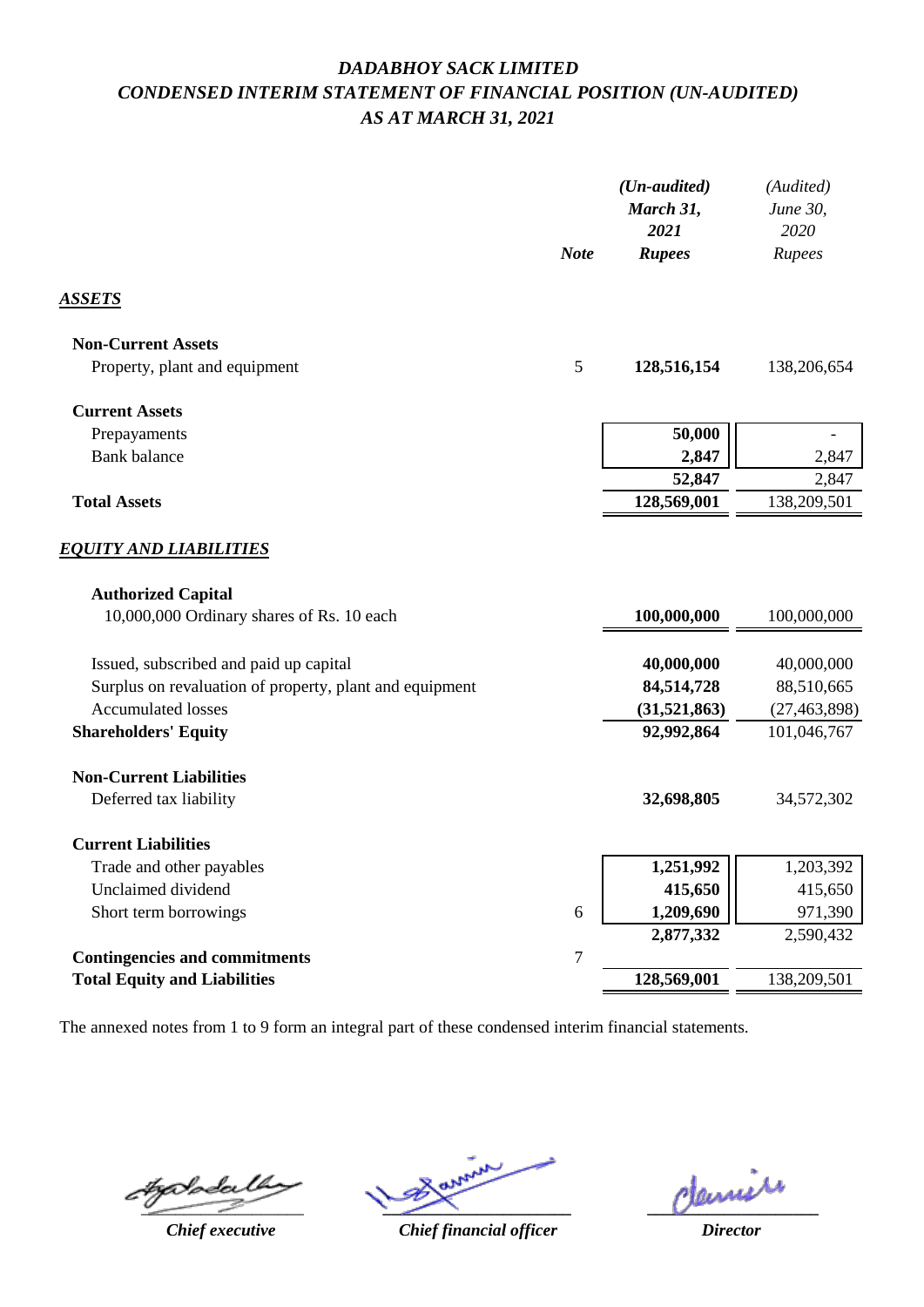## *DADABHOY SACK LIMITED FOR THE QUARTER ENDED MARCH 31, 2021 CONDENSED INTERIM STATEMENT OF PROFIT OR LOSS AND OTHER COMPREHENSIVE INCOME (UN-AUDITED)*

|                                           | Nine months period ended<br>March 31, |               | Quarter ended<br>March 31, |             |
|-------------------------------------------|---------------------------------------|---------------|----------------------------|-------------|
|                                           |                                       |               |                            |             |
|                                           | 2021                                  | 2020          | 2021                       | 2020        |
|                                           |                                       | - Rupees -    |                            |             |
| Administrative expenses                   | (9,927,400)                           | (7, 233, 147) | (3,230,167)                | (3,748,657) |
| Other charges                             |                                       | (47,500)      |                            |             |
| <b>Operating loss</b>                     | (9,927,400)                           | (7,280,647)   | (3,230,167)                | (3,748,657) |
| Other income                              |                                       |               |                            |             |
| <b>Loss before taxation</b>               | (9,927,400)                           | (7,280,647)   | (3,230,167)                | (3,748,657) |
| Taxation                                  | 1,873,497                             | 2,111,388     |                            |             |
| <b>Loss after taxation</b>                | (8,053,903)                           | (5,169,259)   | (3,230,167)                | (3,748,657) |
| Other comprehensive income for the period |                                       |               |                            |             |
| Total comprehensive loss for the period   | (8,053,903)                           | (5,169,259)   | (3,230,167)                | (3,748,657) |
| Loss per share                            | (2.01)                                | (1.29)        | (0.81)                     | (0.94)      |

The annexed notes from 1 to 9 form an integral part of these condensed interim financial statements.

**\_\_\_\_\_\_\_\_\_\_\_\_\_\_\_\_\_\_\_**

*Chief executive*

*\_\_\_\_\_\_\_\_\_\_\_\_\_\_\_\_\_\_\_\_\_\_*

deniere

*Chief financial officer*

*Director*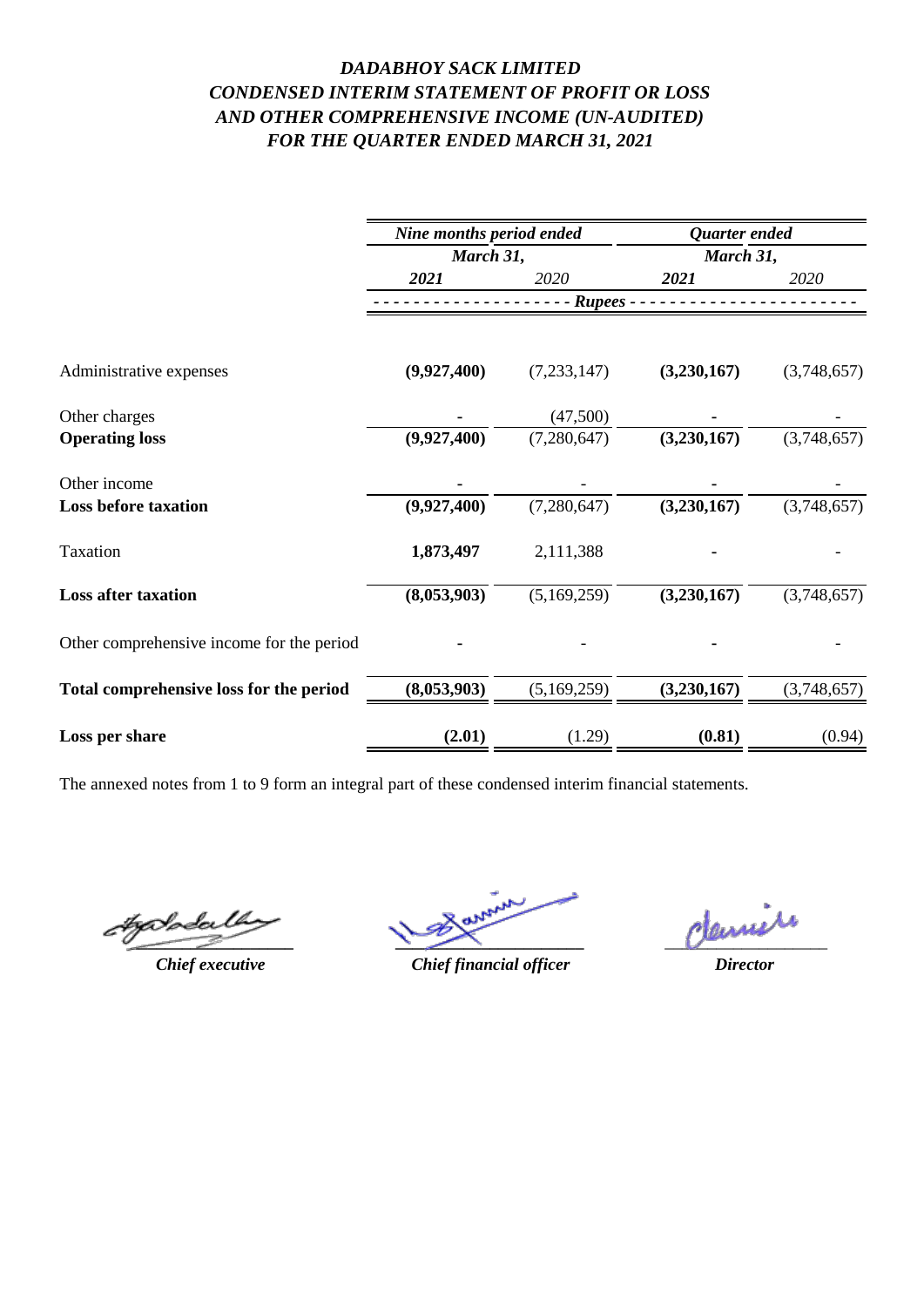## *DADABHOY SACK LIMITED CONDENSED INTERIM STATEMENT OF CHANGES IN EQUITY (UN-AUDITED) FOR THE QUARTER ENDED MARCH 31, 2021*

|                                                                                                         | Share capital | Capital reserve<br><b>Surplus on</b><br>revaluation of<br>property, plant | <b>Accumulated</b><br>losses | <b>Total</b>  |
|---------------------------------------------------------------------------------------------------------|---------------|---------------------------------------------------------------------------|------------------------------|---------------|
|                                                                                                         |               | and equipment                                                             |                              |               |
|                                                                                                         | Rupees -      |                                                                           |                              |               |
| Balance as at June 30, 2019- Audited                                                                    | 40,000,000    | 97,390,526                                                                | (25,039,141)                 | 112,351,385   |
| Total comprehensive loss for the period                                                                 |               |                                                                           | (5,169,259)                  | (5,169,259)   |
| Transferred from revaluation surplus<br>on account of incremental depreciation<br>- net of deferred tax |               | (4,439,930)                                                               | 4,439,930                    |               |
| <b>Balance as at March 31, 2020</b>                                                                     | 40,000,000    | 92,950,596                                                                | (25,768,470)                 | 107, 182, 126 |
| Balance as at June 30, 2020- Audited                                                                    | 40,000,000    | 88,510,665                                                                | (27, 463, 898)               | 101,046,767   |
| Total comprehensive loss for the period                                                                 |               |                                                                           | (8,053,903)                  | (8,053,903)   |
| Transferred from revaluation surplus<br>on account of incremental depreciation<br>- net of deferred tax |               | (3,995,937)                                                               | 3,995,937                    |               |
| <b>Balance as at March 31, 2021</b>                                                                     | 40,000,000    | 84,514,728                                                                | (31,521,863)                 | 92,992,864    |

Capital reserves will be utilized for any purpose only after they are realized and transferred to unappropriated profits. However, these reserves can be individually offset against losses arising in future periods, (if any) from revalued assets.

The annexed notes from 1 to 9 form an integral part of these condensed interim financial statements.

Harder Barnett Pleine Meine  $\overline{\phantom{a}}$ 

*Chief executive Director Chief financial officer*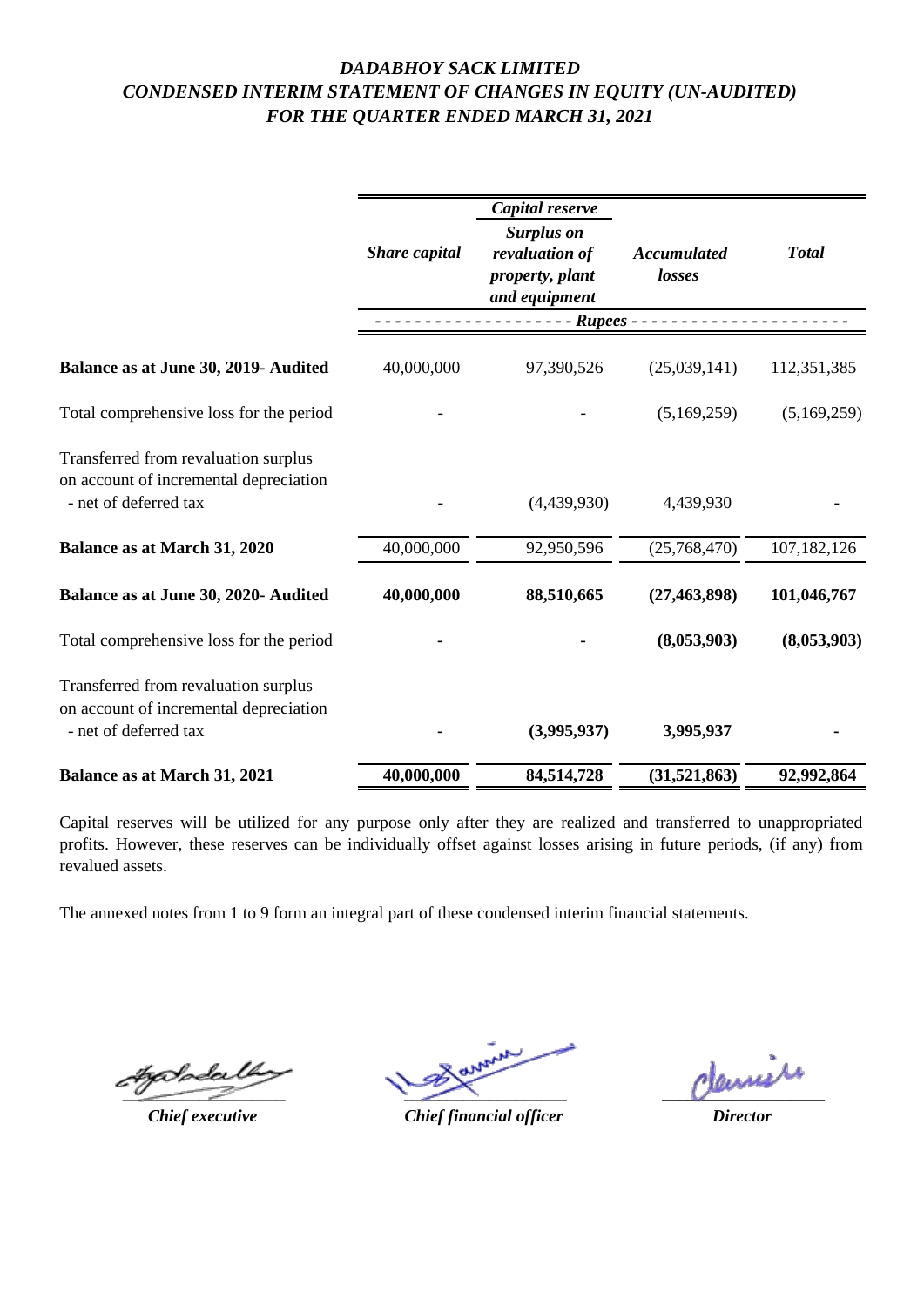# *DADABHOY SACK LIMITED CONDENSED INTERIM STATEMENT OF CASH FLOWS (UN-AUDITED) FOR THE QUARTER ENDED MARCH 31, 2021*

|                                                                |                            | <b>Ouarter</b> ended<br>March 31, |  |
|----------------------------------------------------------------|----------------------------|-----------------------------------|--|
|                                                                |                            |                                   |  |
|                                                                | 2021                       | 2020                              |  |
|                                                                | $- - - - - Rupees - - - -$ |                                   |  |
| <b>CASH FLOWS FROM OPERATING ACTIVITIES</b><br>A.              |                            |                                   |  |
| <b>Loss before taxation</b>                                    | (9,927,400)                | (7,280,647)                       |  |
| <b>Adjustments for:</b>                                        |                            |                                   |  |
| Depreciation                                                   | 9,690,500                  | 7,178,147                         |  |
| Cash outflow before working capital changes                    | (236,900)                  | (102,500)                         |  |
| <b>Working capital changes:</b>                                |                            |                                   |  |
| <b>Increase in current assets</b>                              |                            |                                   |  |
| Prepayaments                                                   | (50,000)                   |                                   |  |
| <b>Increase in current liabilities</b>                         |                            |                                   |  |
| Trade and other payables                                       | 48,600                     | 102,500                           |  |
| Net cash used in operating activities                          | (238, 300)                 |                                   |  |
| <b>CASH FLOWS FROM FINANCING ACTIVITIES</b><br>$\bm{R}$ .      |                            |                                   |  |
| Short term borrowings - net                                    | 238,300                    |                                   |  |
| Net cash generated from financing activities                   | 238,300                    |                                   |  |
| Net increase / (decrease) in cash and cash equivalents $(A+B)$ |                            |                                   |  |
| Cash and cash equivalents at beginning of the period           | 2,847                      | 2,847                             |  |
| Cash and cash equivalents at end of the period                 | 2,847                      | 2,847                             |  |
|                                                                |                            |                                   |  |

The annexed notes from 1 to 9 form an integral part of these condensed interim financial statements.

tzalodei  $\overline{\phantom{a}}$ 

*Chief executive*

*\_\_\_\_\_\_\_\_\_\_\_\_\_\_\_\_\_\_\_\_\_\_*

*\_\_\_\_\_\_\_\_\_\_\_\_\_\_\_\_\_\_\_\_\_\_*

*Chief financial officer*

*Director*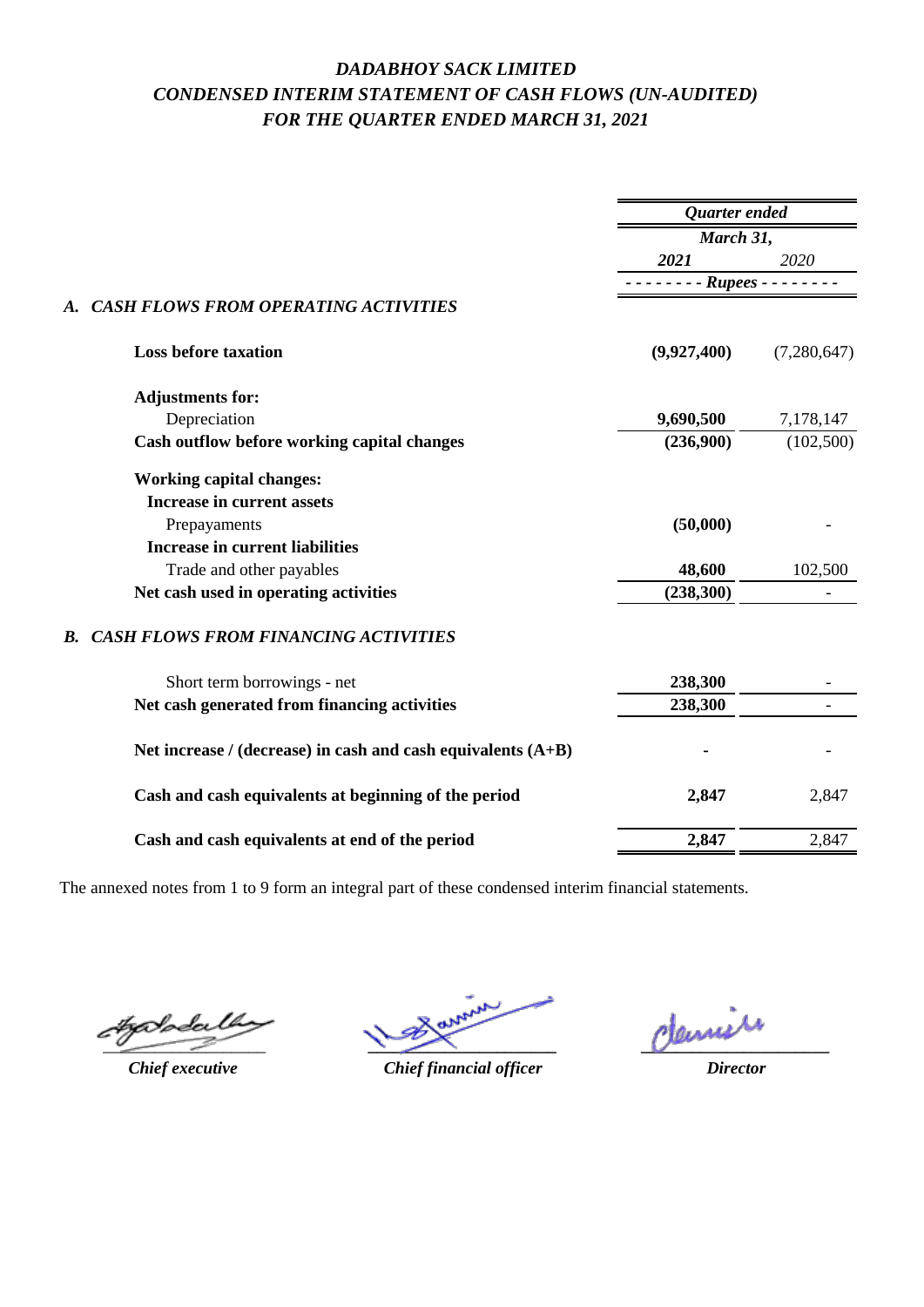### *DADABHOY SACK LIMITED NOTES TO THE CONDENSED INTERIM FINANCIAL STATEMENTS (UN-AUDITED) FOR THE QUARTER ENDED MARCH 31, 2021*

### *1 STATUS AND NATURE OF BUSINESS*

*1.1* The Company was incorporated on September 27, 1983 as a Private Limited Company by the name of Paperpro Industries (Private) Limited under the repealed Companies Act, 1913. The Company was converted into Public Limited Company on October 27, 1994 while its name was changed to Dadabhoy Sack Limited on January 19, 1995 under the repealed Companies Ordinance, 1984 (now the Companies Act, 2017). The principal activity of the Company is the manufacturing and sale of paper bags. In February 1996, the Company was listed at Stock Exchanges of Karachi and Lahore (now the Pakistan Stock Exchange Limited - PSX). The Company's registered office is situated at suite # 4, 2nd Floor, Plot no. 28-30/C, Noor Centre, Khayaban-e-Ittehad, Lane no.12, Phase VII, D.H.A., Karachi, Sindh. Manufacturing facility of the Company is located at Deh, Hatal Buth, Thana Bula Khan, Main Super Highway, Jamshoro, Sindh.

Trading in shares of the Company was suspended by the Stock Exchanges on October 26, 2009 due to non - compliances with respect to Listing Regulations (now the PSX Rule Book).

#### *1.2 Going concern assumption:*

During the quarter ended March 31, 2021, the Company has incurred loss after taxation amounting to Rs. 8.0540 (March 31, 2020: Rs. 5.169) Million, rising its accumulated losses to Rs. 31.522 (June 30, 2020: Rs. 27.464) Million. Further, current liabilities of the Company exceeded its current assets by Rs. 2.824 Million, (June 30, 2020: Rs. 2.588) Million. The operations of the Company are closed since financial year 2008 due to which the Company is facing financial and operational difficulties and is unable to discharge its liabilities in due course of business. The Company is reporting nil sales since then and is totally dependent on the financial support of its Directors.

The management of the Company has prepared these condensed interim financial statements on going concern basis due to the following reasons:

- *a)* The Company has revaluation surplus on property, plant and equipment amounting to Rs. 84.51 (June 30, 2020: Rs. 88.51) Million as on the reporting date, which is far more than the accumulated losses of the Company as stated above.
- *b)* The DSL is also seeking finance from external sources to fulfill the working capital requirements.

### *2 BASIS OF PREPARATION*

- *2.1* These condensed interim financial statements of the Company for the quarter ended March 31, 2021 are unaudited and have been prepared in accordance with the requirements of the International Accounting Standard 34 - 'Interim Financial Reporting' and provisions of and directives issued under the Companies Act, 2017 (The Act). In case where requirements differ, the provisions of or directives issued under the Act have been followed.
- *2.2* The figures of condensed interim statement of profit or loss and other comprehensive income for the quarter ended March 31, 2021 have not been reviewed by the auditors of the Company as they have reviewed the cumulative figures for the half year ended December 31, 2020. These condensed interim financial statements does not include all the information and disclosures required in annual financial statements, and should be read in conjunction with the Company's annual financial statements for the year ended June 30, 2020.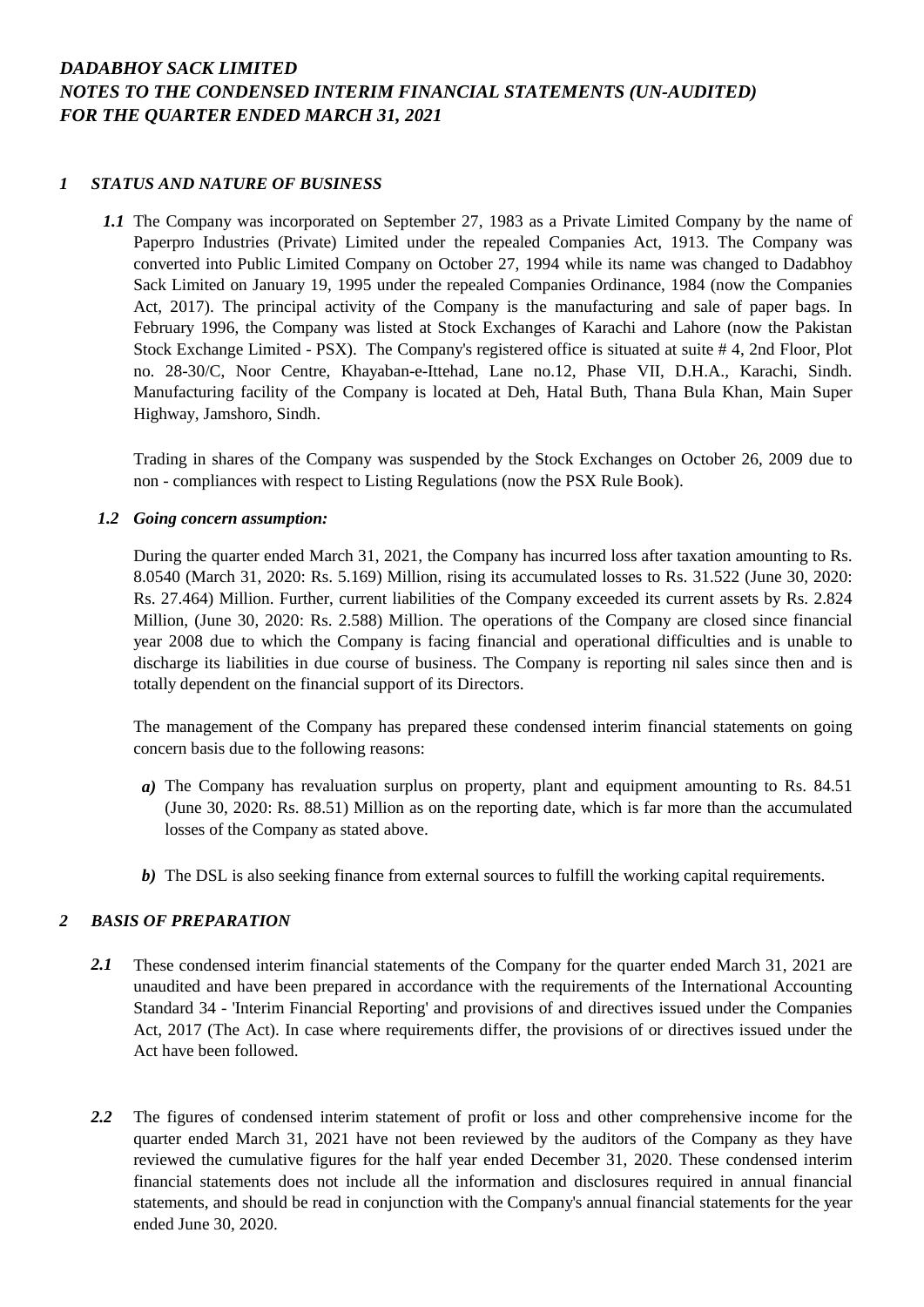- *2.3* These condensed interim financial statements has been prepared under 'historical cost convention.
- *2.4* These condensed interim financial statements are presented in Pakistani Rupees which is also the functional currency of the Company.
- *2.5* The comparative statement of financial position presented has been extracted from the annual financial statements for the year ended June 30, 2020, whereas the comparative condensed interim statement of profit or loss and other comprehensive income, condensed interim statement of changes in equity and condensed interim statement of cash flows have been extracted from the unaudited condensed interim financial statements for the quarter ended March 31, 2020.

### *3 SIGNIFICANT ACCOUNTING POLICIES*

The accounting policies, applied in the preparation of these condensed interim financial statements are the same as those applied in the preparation of the annual audited financial statements of the Company for the year ended June 30, 2020.

Certain standards, amendments and interpretations to the approved accounting standards are effective for accounting periods beginning on or after July 1, 2020 but are considered not to be relevant or have any significant effect on the Company's operation and are therefore not detailed in these condensed interim financial statements.

### *4 ACCOUNTING ESTIMATES, JUDGMENTS AND FINANCIAL RISK MANAGEMENT*

- 4.1 The preparation of these condensed interim financial statements in conformity with approved accounting standards as applicable in Pakistan requires management to make estimates, assumptions and use judgments that affect the application of policies and reported amounts of assets and liabilities and income and expenses. Estimates, assumptions and judgments are continually evaluated and are based on historical experience and other factors, including reasonable expectations of future events. Revision to accounting estimates are recognized prospectively commencing from the period of revision.
- *4.2* In preparing these condensed interim financial statements, the significant judgments made by the management in applying the Company's accounting policies and the key source of estimation and uncertainty were the same as those that applied to the financial statements as at and for the year ended June 30, 2020.
- *4.3* The Company's financial risk management objectives and policies are consistent with those disclosed in the financial statements for the year ended June 30, 2020.